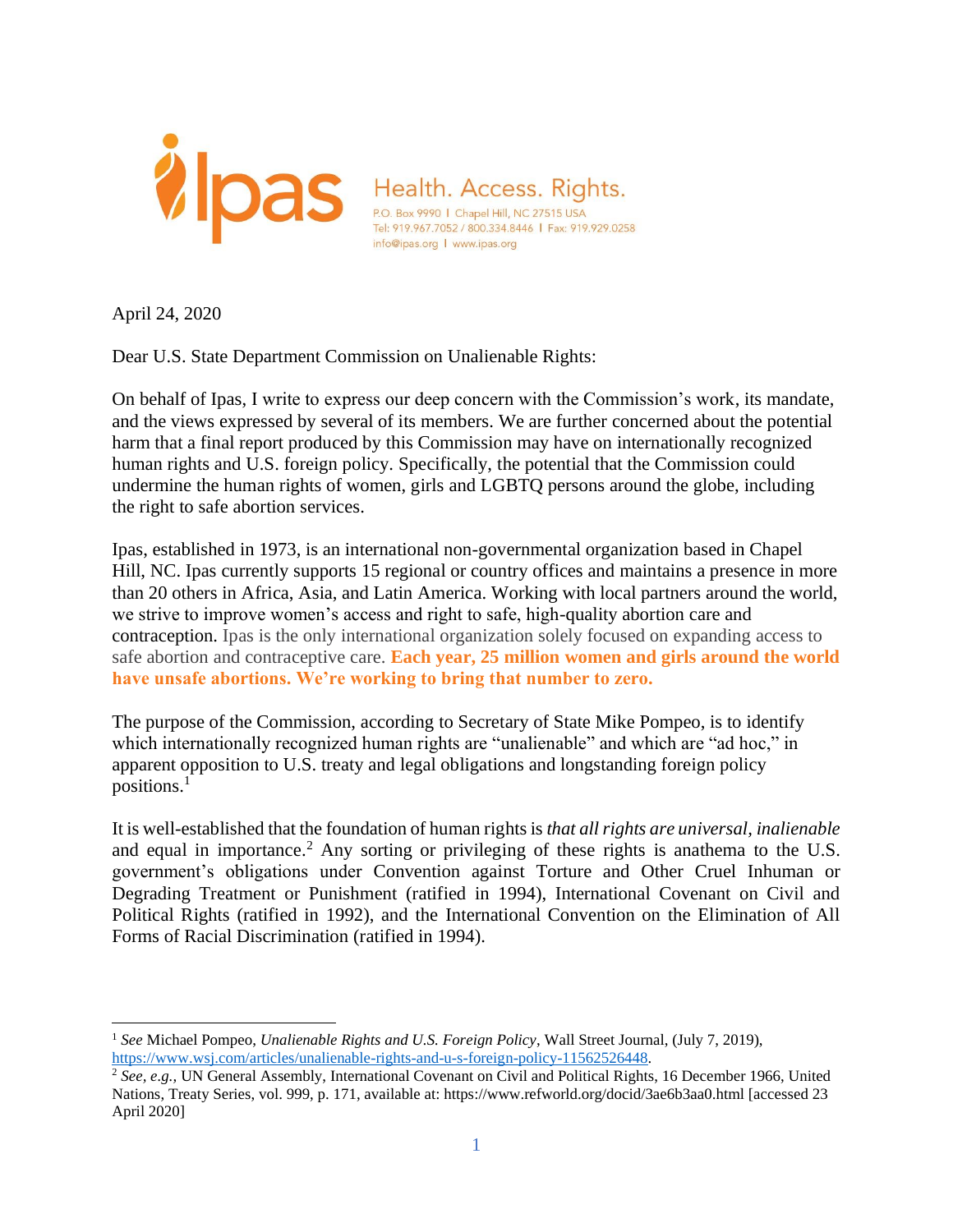Given this and the opaque process by which the Commission came into being, the duplicative nature of the body vis-à-vis the State Department's legally authorized Bureau of Democracy, Human Rights and Labor, the publicly-stated views of several of its members, and the lack of diversity of expertise of its membership, we question both the need for, and the true intent of, the Commission's mandate.

questions with the added call that the Commission be disbanded.<sup>3</sup> The work of the Commission Hundreds of human rights organizations, human rights scholars, experts in foreign policy, civil rights, and faith leaders, academics, and other concerned citizens have also raised the same in recent months further reinforces these concerns.

 To date, the Commission has held five meetings that are designed to limit the number of individuals who must register in advance and be available to participate in person at the State requirements of FACA, including the requirement that all Commission records be made participants, as well as the information shared. They are accessible only to a small number of Department in Washington, D.C. The Commission has also largely ignored the procedural available to the general public.

In fact, public information is so limited that it is only through the intrepid reporting of human rights advocates that the public has been made aware of the deeply troubling views expressed by several commissioners. Specifically, the view that the Commission's objective is to produce recommendations to narrow the scope of U.S. obligations under international human rights law, while justifying privileging certain rights over others, including the right to freedom of religion.

 Under the leadership of the present chairperson, there is strong evidence to suggest that the Commission will use this privileging of certain rights to justify rolling back the fundamental rights of women, girls, and LGBTQ persons.

# **I. Hierarchy of Rights**

 Based on comments made by Commission members during public hearings we anticipate that the Commission's final product will reinterpret the established international human rights law to try to establish a false and preferential hierarchy of rights.

Some members of the Commission have openly discussed the "prioritization" of some rights over others.4 This discussion has mainly focused on prioritizing freedom of religion over other rights, such as the right to health or the right to be free from discrimination. The argument made by individual commissioners and some experts testifying before it, is that freedom of religion sits

<sup>&</sup>lt;sup>3</sup> https://www.humanrightsfirst.org/sites/default/files/Unalienable-Rights-Commission-NGO-Ltr.pdf 4 During the Commission's third meeting (held on 12/11/19), Commissioner David Pan responded to remarks by Michael Abramowitz of Freedom House regarding concerns over the Commission's apparent desire to create a "hierarchy of rights," asking Mr. Abramowitz if he would "support that same prioritization that we want to do." The Commission also reproduced a discussion regarding the "prioritization" of rights in the published "minutes" of the third meeting. *See* https://www.state.gov/u-s-department-of-state-commission-on-unalienable-rights-minutes-3/.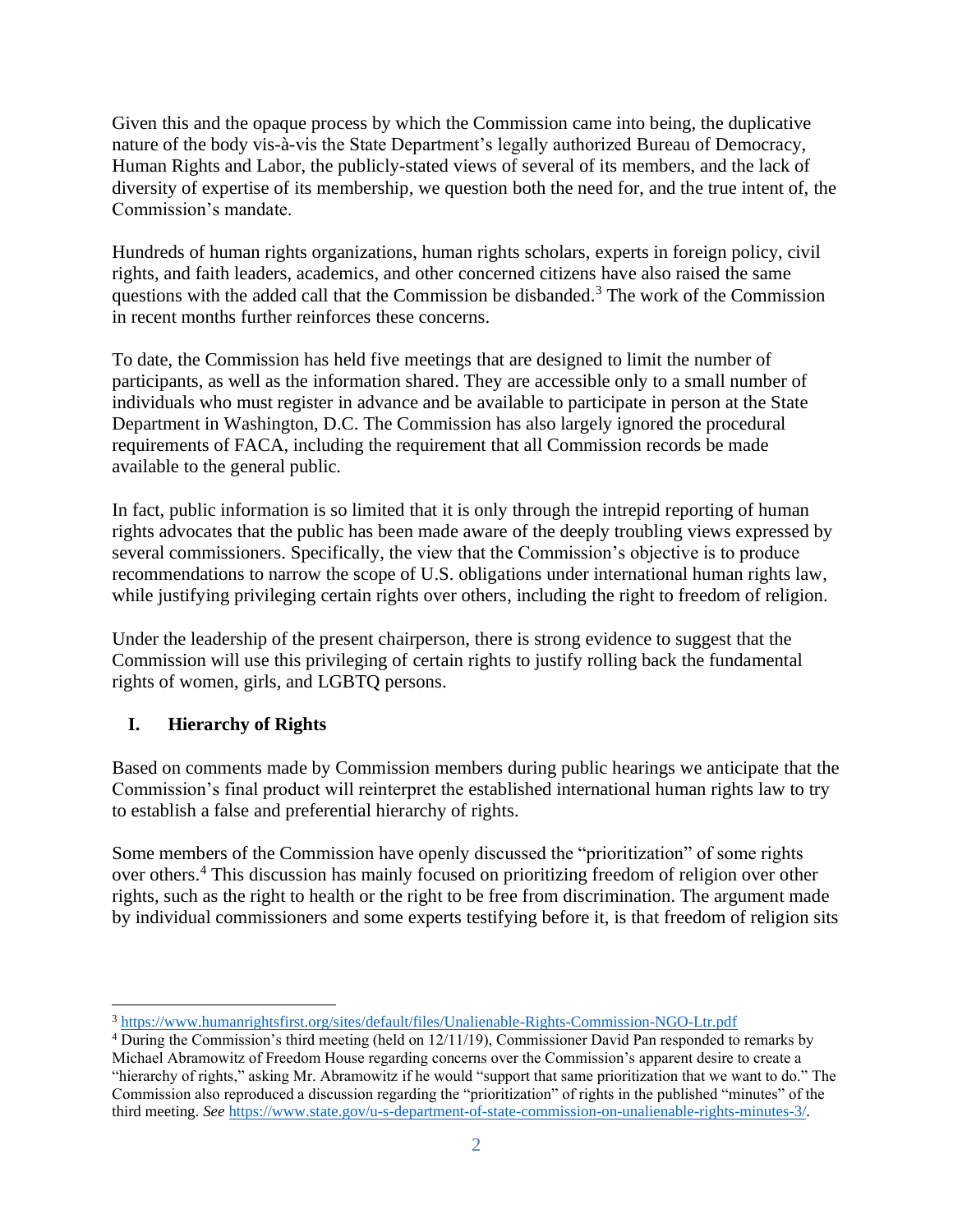atop "lesser" or subsidiary rights. They wrongfully claim that the violation or infringement of these lesser rights must be tolerated in order to ensure the full protection of religious freedom.<sup>5</sup>

A prioritization of freedom of religion or belief over the enjoyment of other human rights would constitute a violation of the United States' binding obligations under human rights law. We repeat, the foundation of human rights is that all rights are universal and indivisible, and inalienable. Although the international human rights framework does recognize a distinction between derogable and non-derogable rights—the former being rights that can be suspended in times of national emergency—it does not establish a hierarchy that allows for the exercise of some rights in ways that violate others. As the Universal Declaration of Human Rights (UDHR) and subsequent human rights treaties make clear, human rights are interdependent, interrelated, and equal in importance.<sup> $\vec{\delta}$ </sup> The principle that all rights are equal is a product of the indivisibility of human rights: the denial of one right necessarily impedes the enjoyment of other rights.

We hope the Commission will note and include the expert public testimony solicited and received by the Commission, which reaffirms that the exercise of certain rights, such as freedom of religion, *cannot* be prioritized over enjoyment of others. Ken Roth, Executive Director of Human Rights Watch, during his testimony before the Commission, highlighted that the Human Rights Committee (the body of independent experts that monitors implementation of the International Covenant on Civil and Political Rights (ICCPR) by its State parties) "has explained that freedom of thought, conscience, and religion does not protect religiously motivated discrimination against women or racial minorities."<sup>7</sup>

<sup>5</sup> Some members of the Commission have expressed this view repeatedly throughout their careers. For a sample of previous statements made by various commissioners, see the following articles: Jayne Huckerby, Sara Knuckey & Meg Satterthwaite, *Trump's "Unalienable Rights" Commission Likely to Promote Anti-Rights Agenda*, Just Security, (July 9, 2019), https://www.justsecurity.org/64859/trumps-unalienable-rights-commission-likely-topromote-anti-rights-agenda/; Masha Gessen, *Mike Pompeo's Faith-Based Attempt to Narrowly Redefine Human Rights*, The New Yorker (July 10, 2019) https://www.newyorker.com/news/our-columnists/mike-pompeos-faithbased-attempt-to-narrowly-redefine-human-rights. 6 Article 5 of the 1993 Vienna Declaration specifically notes that "[a]ll human rights are universal, indivisible and

interdependent and interrelated." UN OHCHR, *Vienna Declaration and Programme of Action* (1993), available at https://www.ohchr.org/en/professionalinterest/pages/vienna.aspx. *See also* Human Rights Committee, General Comment No. 12: Art. 1 (Right to Self-determination), U.N. Doc. HRI/GEN/1/Rev.6 (March 13, 1984); Committee on Economic, Social and Cultural Rights, General Comment No. 22 (right to sexual and reproductive health (Art. 12)), UN Doc. E/C.12/GC/22 (March 4, 2016). 7 Ken Roth, *Prepared Testimony to Commission on 'Unalienable' Rights*, Human Rights Watch (Jan. 10, 2020),

https://www.hrw.org/news/2020/01/10/prepared-testimony-commission-unalienable-rights. *See also* 2020 Report of the Special Rapporteur on freedom of religion or belief (Freedom of religion or belief and Gender Equality), A/HRC/43/48, available at https://www.ohchr.org/EN/Issues/FreedomReligion/Pages/Annual.aspx. Notably, in response, Commissioners Berkowitz, Carozza, Tollefsen, Tse-Chien Pan, and Lantos Swett criticized Roth's assertion that the rights of women and girls to receive sexual and reproductive healthcare, including access to abortion, should not be absolutely subjugated to the rights of those who would deny such care on the basis of their religious beliefs. In contrast, none of the Commissioners suggested that Mr. Roth's position had merit, though it is understood to be an accurate representation of international human rights law by human rights advocates and experts. Complaint, *Robert F. Kennedy Human Rights et al. v. Pompeo*, No. 1:20-cv-02002, ¶¶ 84-85 (S.D.N.Y. filed March 6, 2020) available at https://democracyforward.org/wp-content/uploads/2020/03/Complaint-As-Filed.pdf.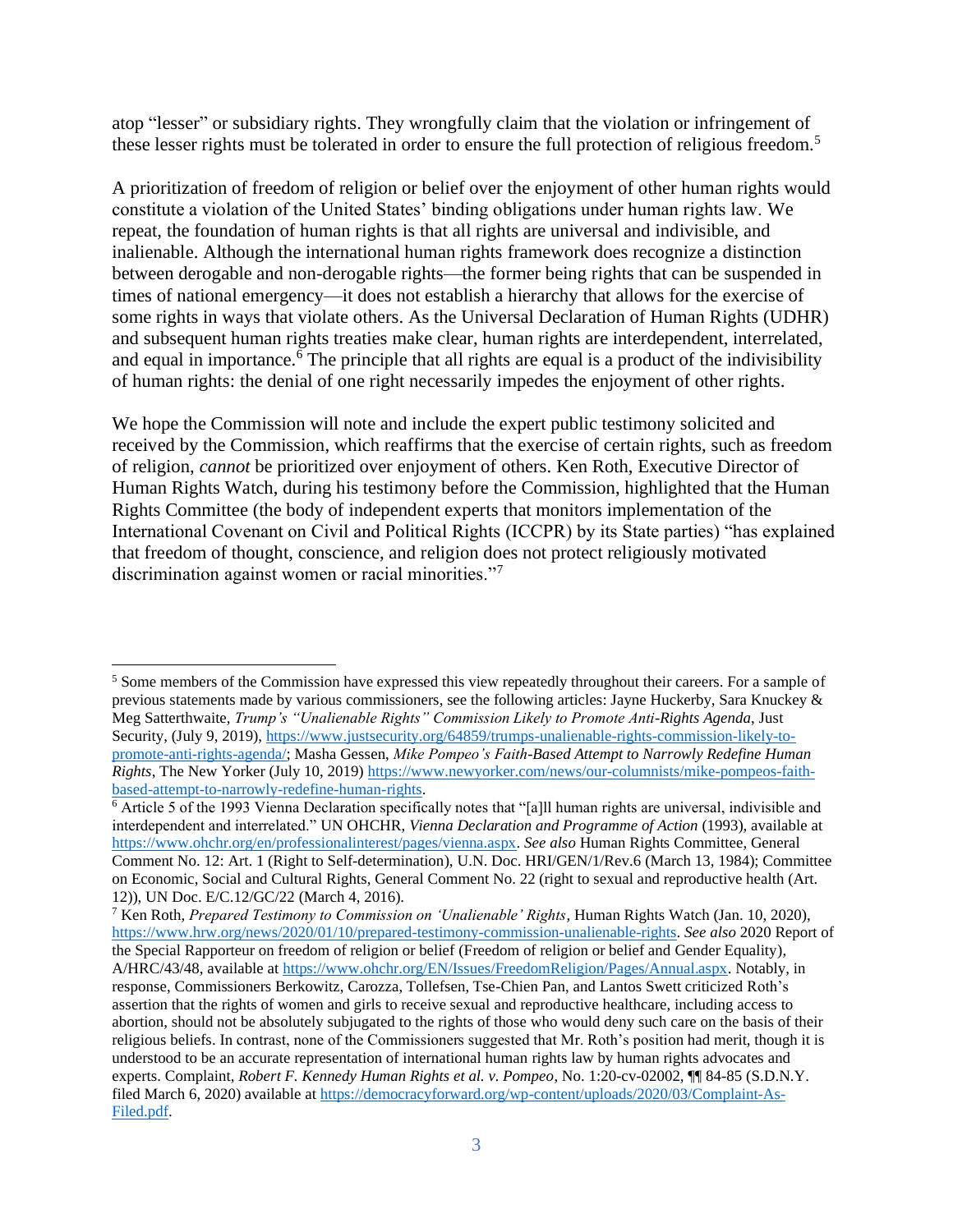Reproductive rights, including abortion rights, are human rights and likewise they are not subsidiary or contingent on any other rights. Every person has the right to make informed decisions about their body and health—and to determine whether or when to bear children. The human right to health—and within that the right to access sexual and reproductive health care that includes contraception and safe abortion—is well-established by international conventions and human rights bodies. Restrictive abortion laws violate women's rights, including the right to life, to health, to equality, to privacy, and to live free from discrimination.

States' obligations to respect, protect, and fulfill human rights includes sexual and reproductive health and autonomy. Where access to safe and legal abortion services are unreasonably restricted, a number of human rights may be at risk. These include the right to: life; health and health care; information; nondiscrimination and equality; freedom from cruel, inhuman or degrading treatment; privacy; decide the number and spacing of children; security of person; liberty; enjoy the benefits of scientific process; and freedom of conscience and religion.

In the last three decades, more than four dozen countries have changed their laws to allow for greater access to abortion. These changes are driven by the acknowledgement that access to abortion is a human right and that access to safe abortion services is essential to protecting women's lives and health. In 2018, Ireland relaxed its near-total ban on abortion when the Irish people voted overwhelmingly to support access to safe abortion for Irish women and girls.

A deep respect for the human rights of women is central to Ipas's mandate. Ipas works with partners to train abortion providers and connect women to vital information so they can access services, and advocate for safe, legal abortion.

 humanitarian crisis, all life-saving human rights are essential and interdependent. The right to The COVID-19 pandemic reveals how rewriting human rights law and policy to exclude certain protections is a life and death mistake. The coronavirus demonstrates that, in an actual global life, considered a political right, depends on the right to universal access to affordable health care, an economic right. Health care must be given to all who need it without discrimination on the basis of wealth, religion, race, ethnicity, gender, sexual identity and orientation, political affiliation, or immigration status. Health care includes comprehensive reproductive health care and access to safe abortion services.

Other economic rights—to wages, leave from work, and caregiving support—will ensure that people can support themselves and their families during the crisis. Immigrants and other minorities must be protected from those who would wrongly blame them for the spread of the virus. The rights of vulnerable populations—children, the elderly, and the disabled—must be preserved.

Religious freedom cannot be used as a basis for denying life-preserving medical care or lifesustaining economic support. There can be no disposing of any of these rights, nor is there a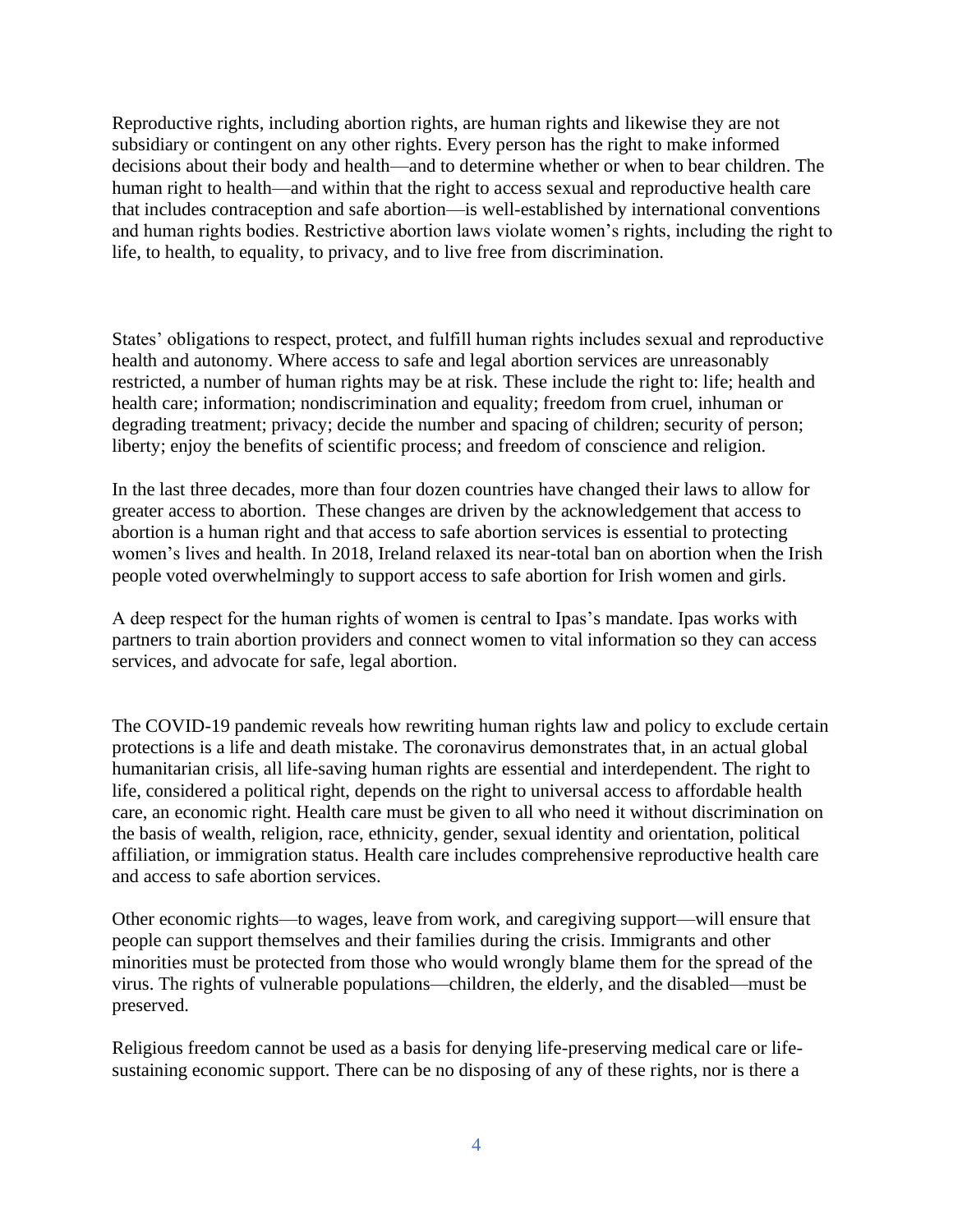hierarchy among them. Since a society's response to a pandemic is only as strong as its most vulnerable person, all of these rights must be honored to protect everyone.

## **II. IHRL framework already adequately defines human rights**

As invited speakers informed the Commission from the outset, the concept of "unalienable rights" has no clear basis. Indeed, the preamble of the International Covenant on Civil and Political Rights refers to all human rights as "inalienable," which is also reflected in the Universal Declaration of Human Rights and working papers of the drafters of the UDHR.

 obligations that arise from the human rights contained within the framework. The UDHR and the recognized rules of international law. These treaties are the product of decades of multilateral Undercutting Secretary Pompeo's rationale for why the Commission supposedly need exist, the international human rights law framework already adequately identifies the scope, content, and nine core human rights treaties, particularly the ICCPR codify a set of human rights under widely negotiations and represent an international consensus regarding the scope of human rights that bind the states that have ratified them. No state has the authority to unilaterally pick and choose between these rights and redefine the plain terms of the treaties.

During the Commission's public hearings, some commissioners have suggested that the human rights framework is poorly defined or has been stretched to cover "new" rights. Some have also suggested that it is up to the Commission to differentiate between "alleged" rights claims and those rights that are "unalienable."<sup>8</sup>

of the human rights provided by these treaties.<sup>9</sup> Yet, these Commissioners are ignoring the legal expertise of the various human rights professionals and academics who testified before the Commission and clearly demonstrated that the rights of the human rights framework are both inalienable and plainly identified in the aforementioned core human rights treaties. They also noted that the various treaty bodies (such as the UN Human Rights Committee) have an important role in the interpretation and application

### **III. So-called proliferation of rights.**

Secretary Pompeo and several commissioners have justified the Commission's work by arguing that a "proliferation" of human rights claims has undermined "fundamental" individual rights,

<sup>8</sup> During the Commission's second meeting (held 11/1/2019), the Chair of the Commission, Mary Ann Glendon, stated that it was the responsibility of the Commission "to help the U.S. to think more clearly about alleged human rights  $\ldots$  ."

 <sup>9</sup>*See* Sunstein, Cass R. "Rights and Citizenship." U.S. Department of State's Commission on Unalienable Rights Meeting, November 1, 2019. *See also* Ken Roth, *Prepared Testimony to Commission on 'Unalienable' Rights*, Human Rights Watch (Jan. 10, 2020), https://www.hrw.org/news/2020/01/10/prepared-testimony-commissionunalienable-rights; Michael Abramowitz, Prepared Testimony, *US Leadership in the Reinforcement of Human Rights*, Freedom House (Dec. 11, 2019), https://freedomhouse.org/article/us-leadership-reinforcement-humanrights.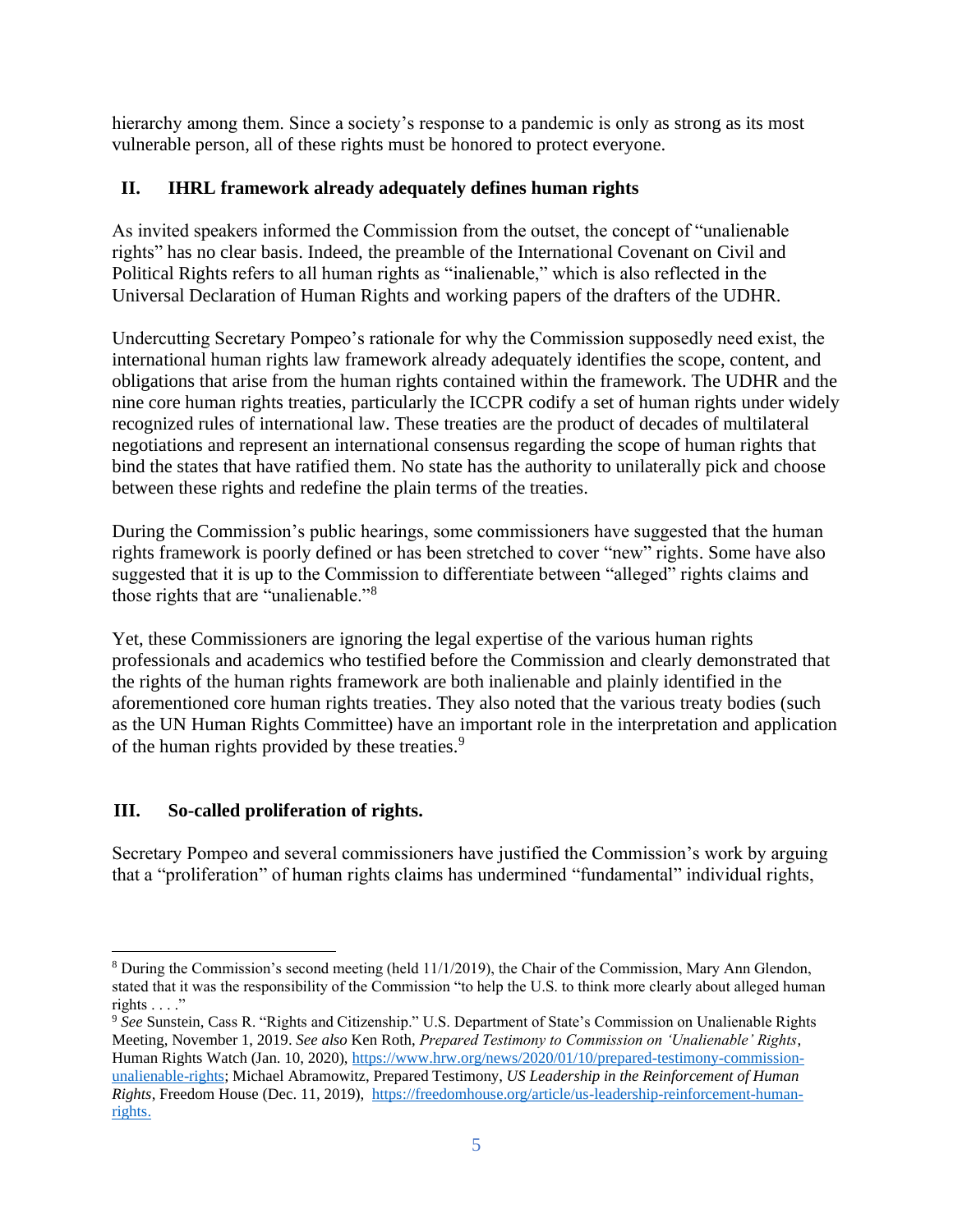namely freedom of religion and freedom of speech.<sup>10</sup> This argument is deeply misguided, and supports widespread concerns within the human rights advocacy community that the Commission's work will be cited as support for policies to limit rights, including those of women and/or LGBTQ individuals.

The development of human rights law since 1948 is the result of the extension of the rights to more people throughout the world, as enshrined in the UDHR. Through the painstaking work of social movements, scholars, civil society, and diplomats, the international community has adopted nine core human rights treaties. These treaties address the rights challenges faced by women, children, racial and ethnic minorities, persons with disabilities, migrants, and other marginalized groups, and represent a global consensus that certain groups face unique barriers to the full realization of the rights enshrined in the UDHR.

 disabilities, LGBTQ individuals, children, and racial and ethnic minorities, among other The adoption of human rights treaties, as well as the interpretation of the scope of the rights recognized by them, has not resulted in new rights claims. The only "proliferation" that has occurred as a result of these conventions is that of greater equality for women, people with populations. Contrary to the assertions of the members of the Commission, the adoption and implementation of these treaties has allowed the human rights framework to protect the rights, including civil and political rights, of more people than ever before.

## **IV. Supposed "tension" between rights**

During the Commission's various public meetings, some commissioners have argued that a tension exists between the exercise of religious freedom and the promotion and protection of other rights.11 Comments and questions from members of the Commission have further clearly demonstrated a belief that this tension should be resolved in favor of the exercise of religious freedom. The necessary consequence of the Commission's logic is that discrimination against women, LGBTQ individuals, and other minorities would be permissible under international human rights law if based on a supposed claim of religious freedom.

Human rights bodies have provided some guidance on how to avoid such tensions, ensuring people's access to health is not deterred. In its General Comment No. 36 on the right to life, adopted in October 2018, the Human Rights Committee said that, "States parties should not introduce new barriers and should remove existing barriers that deny effective access by women and girls to safe and legal abortion, including barriers caused as a result of the exercise of

 $10$  During the Commission's second meeting (held on 11/1/2019), chairwomen Glendon noted that the Commission was created to address the "proliferation" of rights and stated that "[t]his is one of the reasons to go back to basics, what rights are fundamental, it is right to say that proliferation of rights can lead to a situation where you're either in paralysis or the currency is devalued where truly fundamental rights become meaningless. In his Wall Street Journal op-ed, Sectary Pompeo argued that a "proliferation of rights claims" has "unmoor[ed] us from the principles of liberal democracy." *See* Michael Pompeo, *Unalienable Rights and U.S. Foreign Policy*, Wall Street Journal, (July 7, 2019), https://www.wsj.com/articles/unalienable-rights-and-u-s-foreign-policy-11562526448.<br><sup>11</sup> During the Commission's fourth meeting (held 1/10/20), Commissioners Peter Berkowitz, Christopher Tellefsen,

and Katrina Lantos Swett, each suggested that a "tension" exists between women's reproductive health rights and the free exercise of religion.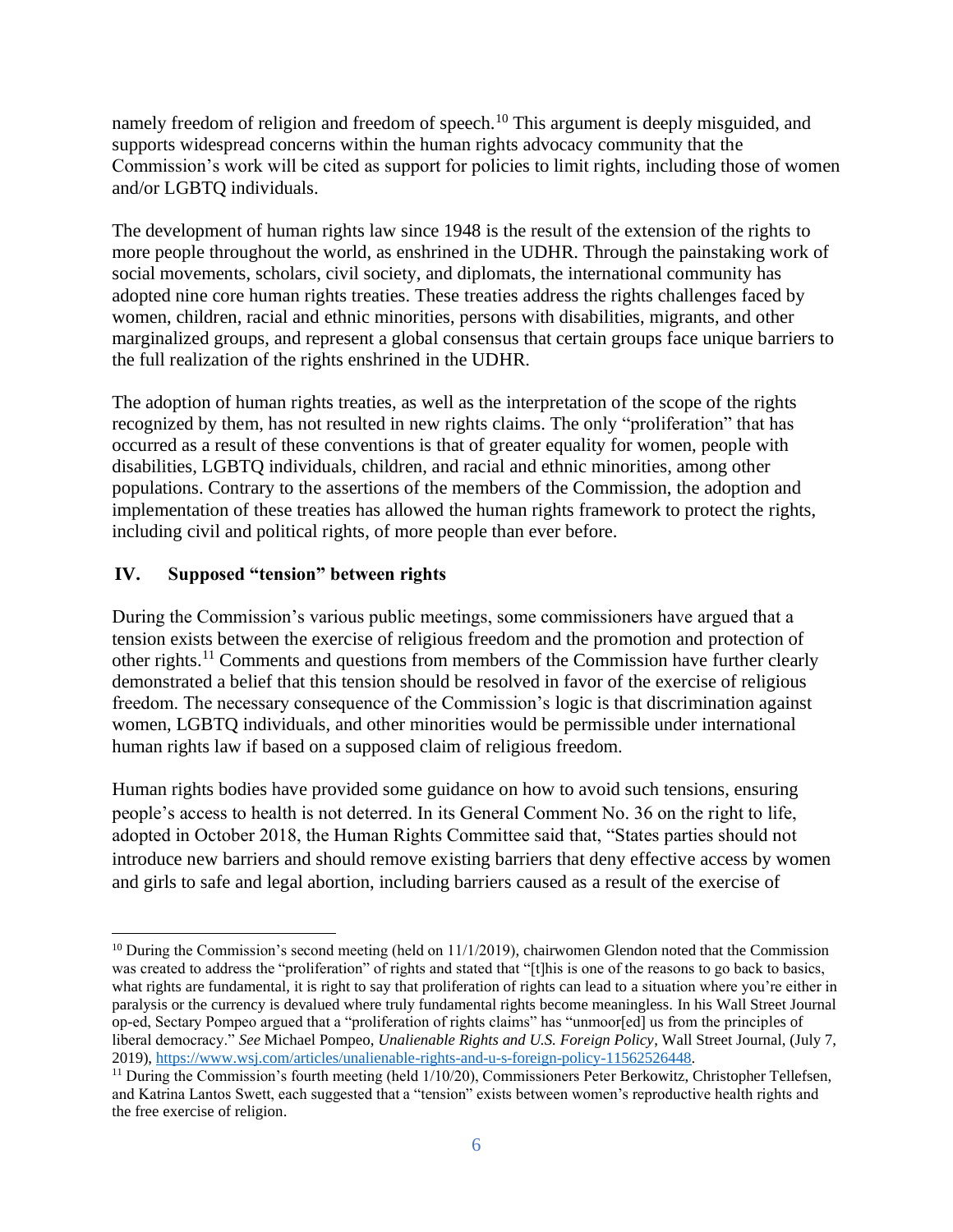on the right to sexual and reproductive health, gives guidance on how states can appropriately regulate conscientious objection in healthcare settings to ensure that it does not inhibit anyone's conscientious objection by individual medical providers."12 In its concluding observations, the committee has repeatedly provided guidance on how to avoid such barriers (for example, to Colombia, Lebanon, Poland, Romania) by instructing states to enhance the effectiveness of referral mechanisms in cases of conscientious objection by medical practitioners, in order to ensure access to abortion services and to ensure that women are not obliged, as a consequence of conscientious objection on the part of medical staff, to resort to unsafe abortions. Likewise, the Committee on Economic, Social and Cultural Rights (CESCR), in its General Comment No. 22 access to sexual and reproductive health care, including by requiring referrals to an accessible provider capable of and willing to provide the services being sought, and that it does not inhibit the performance of services in urgent or emergency situations. $13$ 

 This year the U.N. Special Rapporteur on the Freedom of Religion or Belief clearly laid out how rights must be balanced, "The Special Rapporteur rejects any claim that religious beliefs can be invoked as a legitimate 'justification' for violence or discrimination against women and girls or against people on the basis of their sexual orientation or gender identity." And further, that "States have an obligation to ensure that where they act to protect individuals' rights to manifest their religion or belief, this does not have the effect of impairing the enjoyment of the rights to equality and non-discrimination of any member of society.<sup>14</sup>

 customary international law, the members of the Commission are likely aware that the relevant Despite there being an abundance of guidance on how to respect all rights, Commission members have only relied on Article 18 of the UDHR for the definition of the right to religious freedom to support their position.<sup>15</sup> Although some consider the UDHR binding as a matter of source of positive law for the right to religious freedom is Article 18 of the ICCPR, which the U.S. has ratified. Unlike the UDHR, the ICCPR expressly states that the right to religious freedom is not absolute and may be subject to limitations for the purpose of, among other things, protecting the fundamental rights and freedoms of others. As Human Rights Watch Executive Director Ken Roth explained during his testimony before the Commission, ICCPR Article 18 makes clear that the right to freedom of thought, conscience, and religion cannot be used to excuse religiously motivated discrimination under international law and cannot justify denying women and girls access to reproductive healthcare.

#### **V. Authoritarian regimes will benefit from the Commission's work**

<sup>&</sup>lt;sup>12</sup> Human Rights Committee, General Comment No. 36: Art. 6 (Right to Life), U.N. Doc. CCPR/C/GC/36 (Oct. 30, 2018).

health (Art. 12)), UN Doc. E/C.12/GC/22 (March 4, 2016).<br><sup>14</sup> Report of the Special Rapporteur on freedom of religion or belief (Focus: Freedom of religion or belief and Gender <sup>13</sup> Committee on Economic, Social and Cultural Rights, General Comment No. 22 (right to sexual and reproductive

Equality) https://www.ohchr.org/Documents/Issues/Religion/A\_HRC\_43\_48\_AdvanceUneditedVerison.docx 15 Commissioner Katrina Lantos Swett specifically cited Article 18 of the UDHR as the definition of the right to religious freedom during the Commission's fourth meeting, noting specifically that there is no "limitation in Article 18" and that it represents "a broad expression" of the right of religious freedom and belief.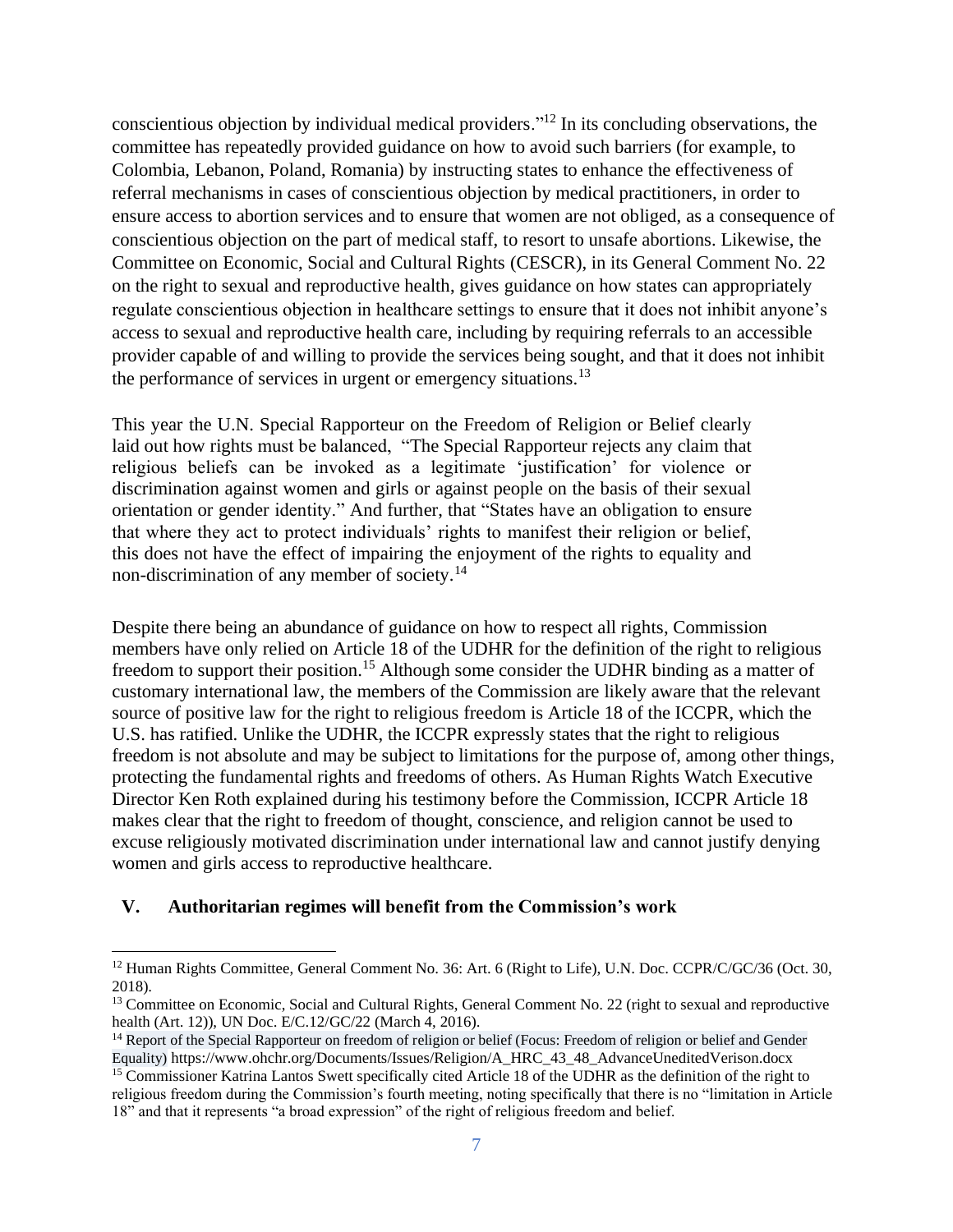The United States must continue to be the standard bearer for human rights globally, a role that is steadily eroding under the current administration and through this Commission. The Commission is telegraphing a troubling signal to the international community that the U.S. government views the international human rights framework as malleable and open to unilateral re-interpretation. The Commission's willingness to question the basic foundations of the human rights framework will embolden populist and authoritarian regimes to follow suit by promoting revisionist and culturally relativist interpretations of this framework to justify their repressive policies.

As an illustrative example, during the Commission's third public meeting, a member of Brazil's diplomatic delegation applauded the Commission's efforts to redefine the rights framework and called on the commissioners to reject "new human rights" that are "anti-human." More broadly, the Chinese government has long promoted a revisionist and hierarchical approach to human rights in which the right to development and the related right to subsistence are taken as "the primary basic human rights," superseding all other rights.<sup>16</sup>

This damaging precedential aspect of the Commission's work threatens to undermine hard-won gains and embolden the world's worst human rights violators. Authoritarian regimes are already following the United States' lead in denouncing news outlets and violating the rights of refugees seeking asylum from persecution. The United States' adoption of a restrictive foreign policy on human rights would further limit the ability of U.S. diplomats to effectively advocate for the protection of human rights overseas.

### **VI. Procedural Inadequacies**

The Commission has flagrantly ignored the procedural requirements imposed by the Federal Advisory Committee Act (FACA).

The composition of the Commission violates rules requiring that federal advisory committees be "fairly balanced in its membership in terms of the points of view represented."<sup>17</sup> While many members' expertise lies in religious freedom or public ethics, the body contains no experts on women's rights, children's rights, minority rights, environmental rights, indigenous rights, reproductive freedom, LGBTQ rights, immigrants' rights, or asylum protections. Instead, the Commission is stacked with critics of reproductive rights and LGBTQ rights, but no advocates of such rights. There are no experts on poverty and inequality, and no specialists on how rights are impacted by climate change. Of the twelve commission members, only three are women and two are people of color. Additionally, the body includes two members of the State Department's Office of Policy Planning, but no representatives from the Department's Bureau of Democracy, Human Rights, and Labor, whose assistant secretary is required by law to lead in advising the Secretary of State on human rights matters.

<sup>&</sup>lt;sup>16</sup> See The Beijing Declaration adopted by the First South-South Human Rights Forum, available at http://www.chinadaily.com.cn/a/201712/08/WS5a2aaa68a310eefe3e99ef85.html. 17 *See* 41 CFR § 102-3.30, "What policies govern the use of advisory committees?," available at

https://www.law.cornell.edu/cfr/text/41/102-3.30.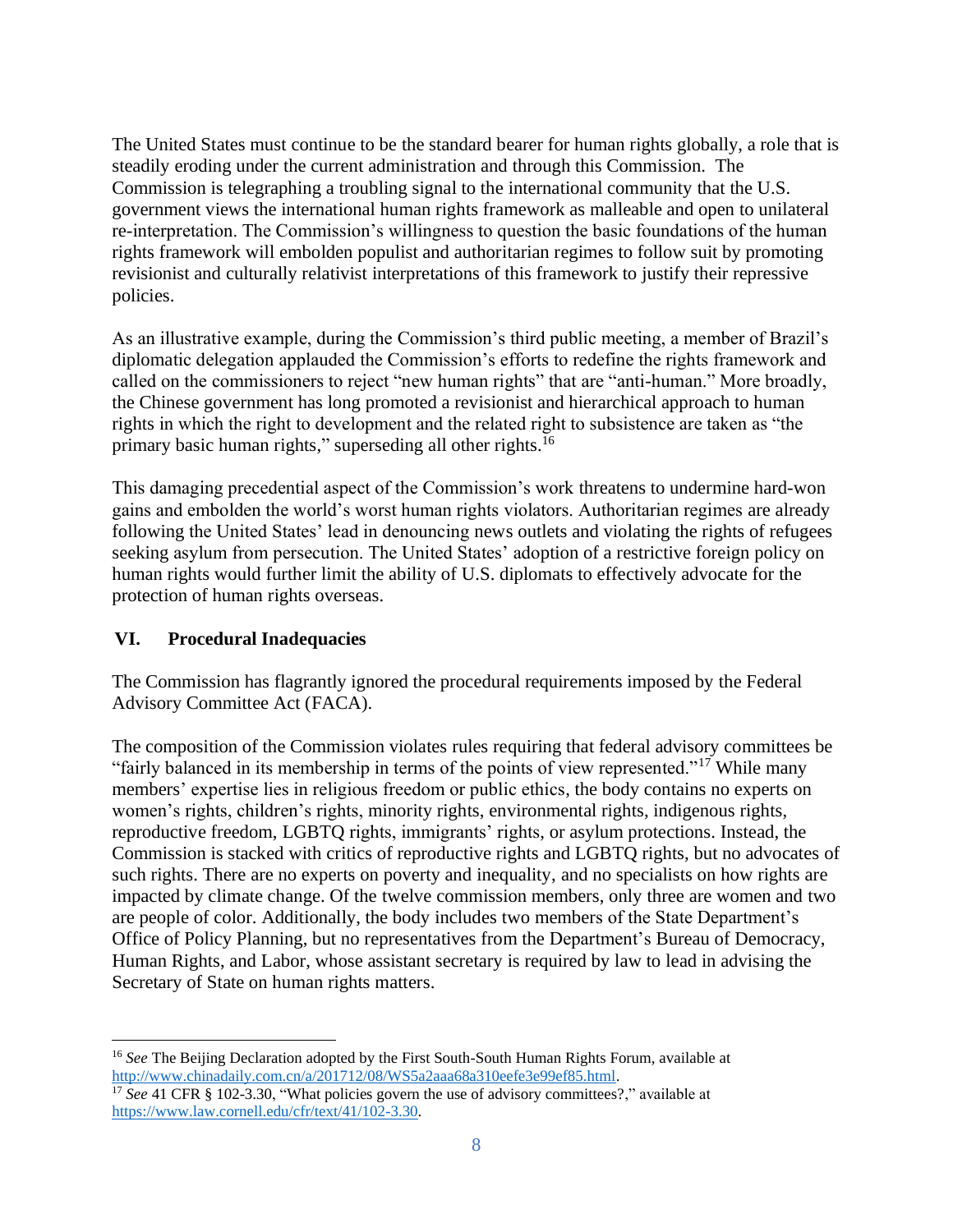Additionally, under the FACA statute, Executive Branch advisory committees are required to open all of their official meetings to the general public and publicly disclose all advisory committee documents in a manner that facilitates meaningful public participation. The document disclosure requirement covers any "records, reports, transcripts, minutes, appendixes, working papers, drafts, studies, agenda [and] other documents … made available to or prepared for the committee."18 Additionally, federal courts have held that when practical, advisory committees must provide the general public with relevant materials and documents *before* public committee meetings are held.<sup>19</sup>

 meetings. The Commission has also failed to release publicly any of the documents that the To date, the Commission has neglected to disclose publicly the vast majority of documents covered by FACA's disclosure requirement. It has yet to release the full records of the Commission's meetings; and has only released inaccurate and partial minutes from the first three members of the Commission have relied on in preparation for public meetings or external submissions by third parties, including those solicited by the Commission. Based on comments made by various commissioners, it is also clear that the Commission has held several "closed preparatory sessions" and "working group" (subcommittee) meetings that have been closed to the public, in violation of  $FACA<sup>20</sup>$ 

Secrecy surrounding the Commission's work remains deeply troubling. The body's apparent violations of FACA safeguards demonstrate a disregard for a law that is intended to ensure government transparency and accountability on behalf of both Congress and the American public. Once finalized, the Commission's recommendations could be used by various executive agencies to further roll back the U.S. government's role as a global leader in the promotion and protection of *all* human rights for *all* people. Any process that has the potential to drive such a seismic shift in US policy on such fundamental issues impacting people in all nations should be conducted with full transparency, in a fair and balanced manner, and scrupulously adhering to the letter of applicable laws and regulations. Regrettably, none of these basic safeguards is being observed by the Commission.

#### **VII. What a review of human rights in U.S. foreign policy should look like**

As has been widely documented by many human rights organizations, the current Administration has produced an abysmal policy record concerning internationally recognized human rights. Under the leadership of President Trump, Secretary Pompeo, and other cabinet members, the

<sup>&</sup>lt;sup>18</sup> 5 U.S.C. App. 2 § 10(b).<br><sup>19</sup> *Food Chem. News v. Dep't of Health & Human Servs.*, 980 F.2d 1468, 1472 (D.C. Cir. 1992).<br><sup>20</sup> Chairwoman Glendon has openly acknowledged the existence of several "working groups," whic interchangeably referred to as "subcommittees," each of which is comprised of a subset of commissioners and tasked with composing a specific component of the Commission's final written product. According to the published minutes of the first meeting, Chairwoman Glendon publicly announced during the meeting that commissioner Hanson would join the "Terms and Concepts" Working Group, chaired by commissioner Tollefsen. *See* U.S. Dep't of State Commission on Unalienable Rights Minutes (Oct. 23, 2019), https://www.state.gov/u-s-department-of-statecommission-on-unalienable-rights-minutes/. The public minutes of the third meeting also include a specific reference to commissioner Carozza's chairmanship of a "working group that will focus on the international human rights principles the U.S. has ascribed since World War II. *See* U.S. Dep't of State Commission on Unalienable Rights Minutes (Dec. 11, 2019), https://www.state.gov/u-s-department-of-state-commission-on-unalienable-rightsminutes-3/.